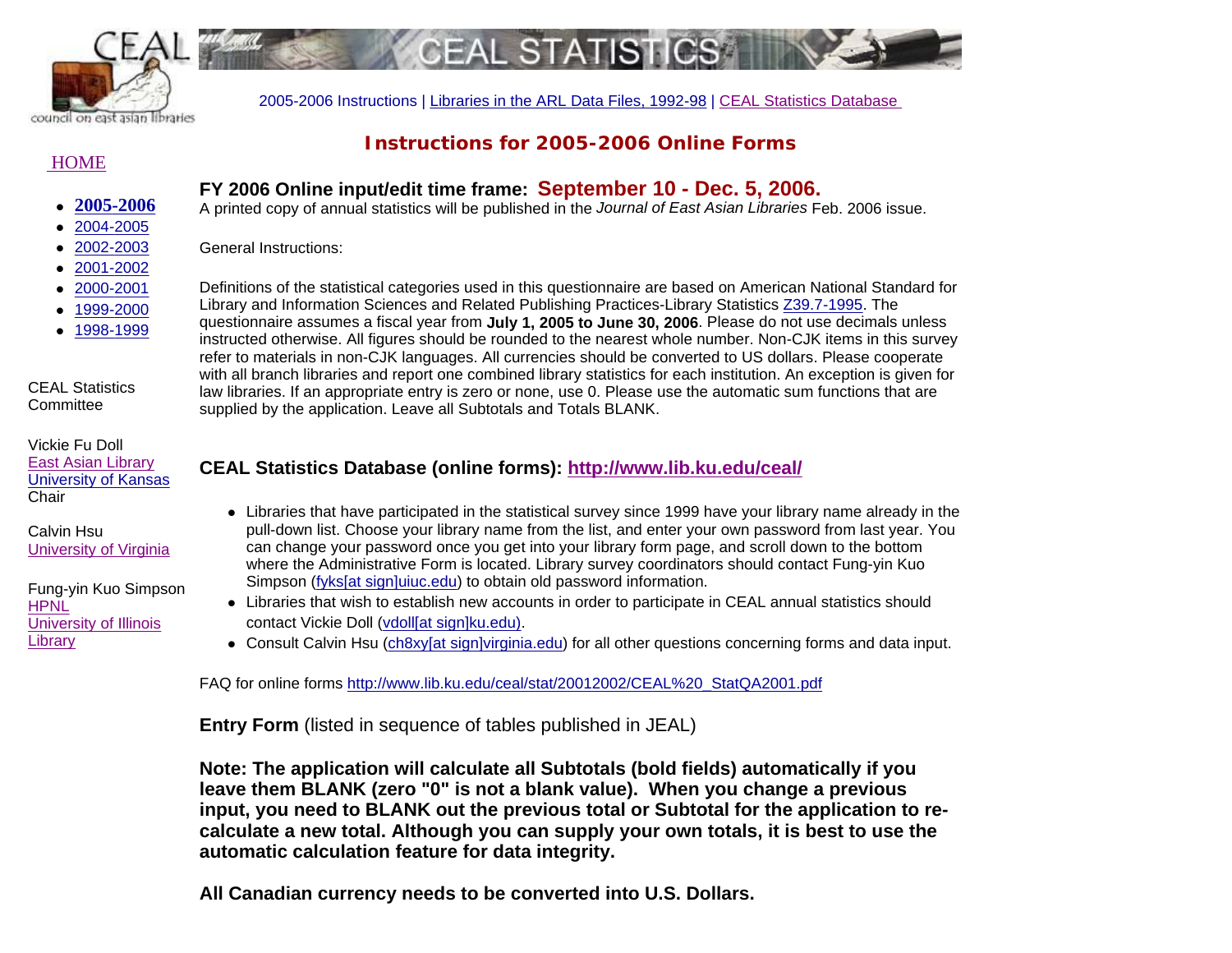#### Total Volume Holdings Form

Monographic Acquisitions Form

Serials Subscriptions and Non Purchased Serials Form (title counts)

**Holdings of Other Materials Form** 

Unprocessed Backlog Materials Form (volumes or pieces)

Fiscal Support Form

Personnel Support Form

Public Services Form

Electronic Resources Form (rev. 2005)

Administrative Form

Library Information Form (update library Information)

Change Password

# **Total Volume Holdings Form**

**Previous monographs and bound serials holdings held by the libraries will be supplied by the CEAL database**. **(New 2005- )**

The same datasets can be found at http://www.lib.ku.edu/ceal/Stat/20032004/cealstat03\_04.pdf (Table 1). New libraries and libraries that didn't participate in year 2004, will need to fill out the data according to your collection information.

(Include duplicates and bound volumes of periodicals. For purposes of this questionnaire, unclassified bound serials arranged in alphabetical order are considered cataloged. Exclude microforms, maps, non print materials, and un-cataloged items.)

See the ANSI Z39.7-1995 definition for volume as follows:

*Volume*. *A single physical unit of any printed, typewritten, handwritten, mimeographed, or processed work, distinguished from other units by a separate binding, encasement, portfolio, or other clear distinction, which has been cataloged, classified, and made ready for use, and which is typically the unit used to charge circulation transactions. Either a serial volume is bound, or it comprises the serial issues that would be bound together if the library bound all serials*.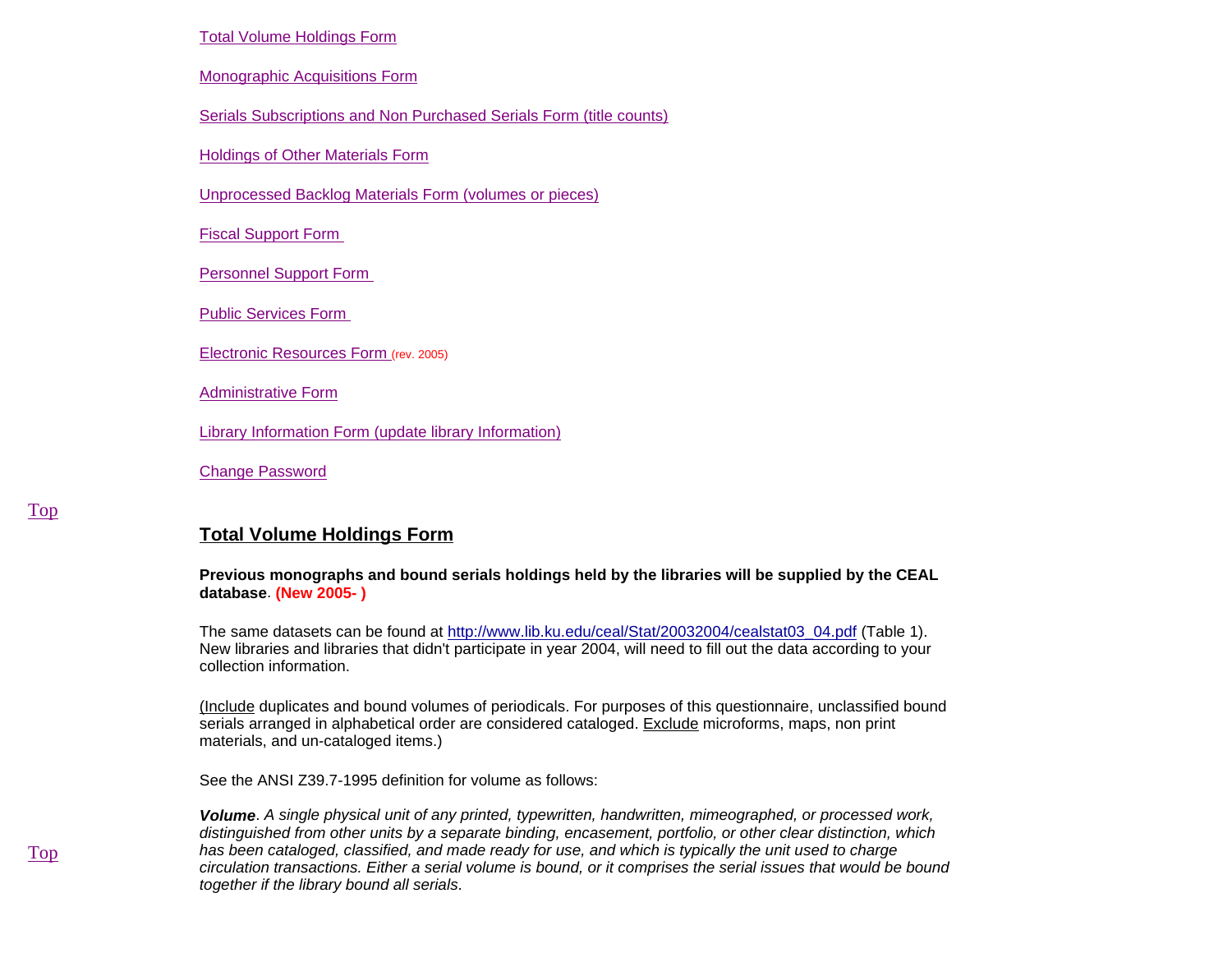#### **Volumes added**:

Include only volumes cataloged, classified, and made ready for use.

\*\*The values of 01-05 are obtained from CEAL Database (if available). \*\* **(new 2005-** )

- 01. Previous Chinese\*: (integer amount e.g. 70)
- 02. Previous Japanese\*: (integer amount e.g. 70)
- 03. Previous Korean\*: (integer amount e.g. 70)
- 04. Previous NonCJK: (integer amount e.g. 70)
- **05. Previous** Subtotal\*: (01 + 02 + 03 + 04) Leave the field BLANK and the application will sum up the total.
- 06. Added Chinese
- 07. Added Japanese
- 08. Added Korean
- 09. Added NonCJK
- **10. Added Subtotal**: (06 + 07 + 08 + 09) Leave the field BLANK and the application will sum up the total.
- 11. Withdrawn Chinese
- 12. Withdrawn Japanese
- 13. Withdrawn Korean
- 14. Withdrawn NonCJK
- **15. Withdrawn Subtotal**: (11 + 12 + 13 + 14) Leave the field BLANK and the application will sum up the total.
- **16. Grand Total**: (05 + 10 15) Leave the field BLANK and the application will sum up the total.

# **Monographic Acquisitions Form**

Note: This form is primarily concerned with volumes purchased rather than volumes received or cataloged.

## **Monographic volumes purchased:**

Report number of titles (if available) and volumes purchased. Include all titles and volumes for which an expenditure was made during the report year, including titles and volumes paid for in advance but not received during the fiscal year. Include monographs in series and continuations.

- 01. Purchased Title Chinese: (integer amount e.g. 70)
- 02. Purchased Title Japanese: (integer amount e.g. 70)
- 03. Purchased Title Korean: (integer amount e.g. 70)
- 04. Purchased Title NonCJK: (integer amount e.g. 70)
- **05. Purchased Title Subtotal**: (01 + 02 + 03 + 04) Leave the field BLANK and the application will sum up the total.
- 06. Purchased Volume Chinese:
- 07. Purchased Volume Japanese:
- 08. Purchased Volume Korean:
- 09. Purchased Volume NonCJK:
- **10. Purchased Volume Subtotal**: (06 + 07 + 08 + 09) Leave the field BLANK and the application will sum up the total.
- 11. NonPurchased Title Chinese: Gift titles
- 12. NonPurchased Title Japanese: Gift titles
- 13. NonPurchased Title Korean: Gift titles
- 14. NonPurchased Title NonCJK: Gift titles
- **15. NonPurchased Title Subtotal**:(11 + 12 + 13 + 14) Leave the field BLANK and the application will sum up the total.
- 16. NonPurchased Volume Chinese: Gift volumes and Bindery returned periodical added volumes
- 17. NonPurchased Volume Japanese: Gift volumes and Bindery returned periodical added volumes

Top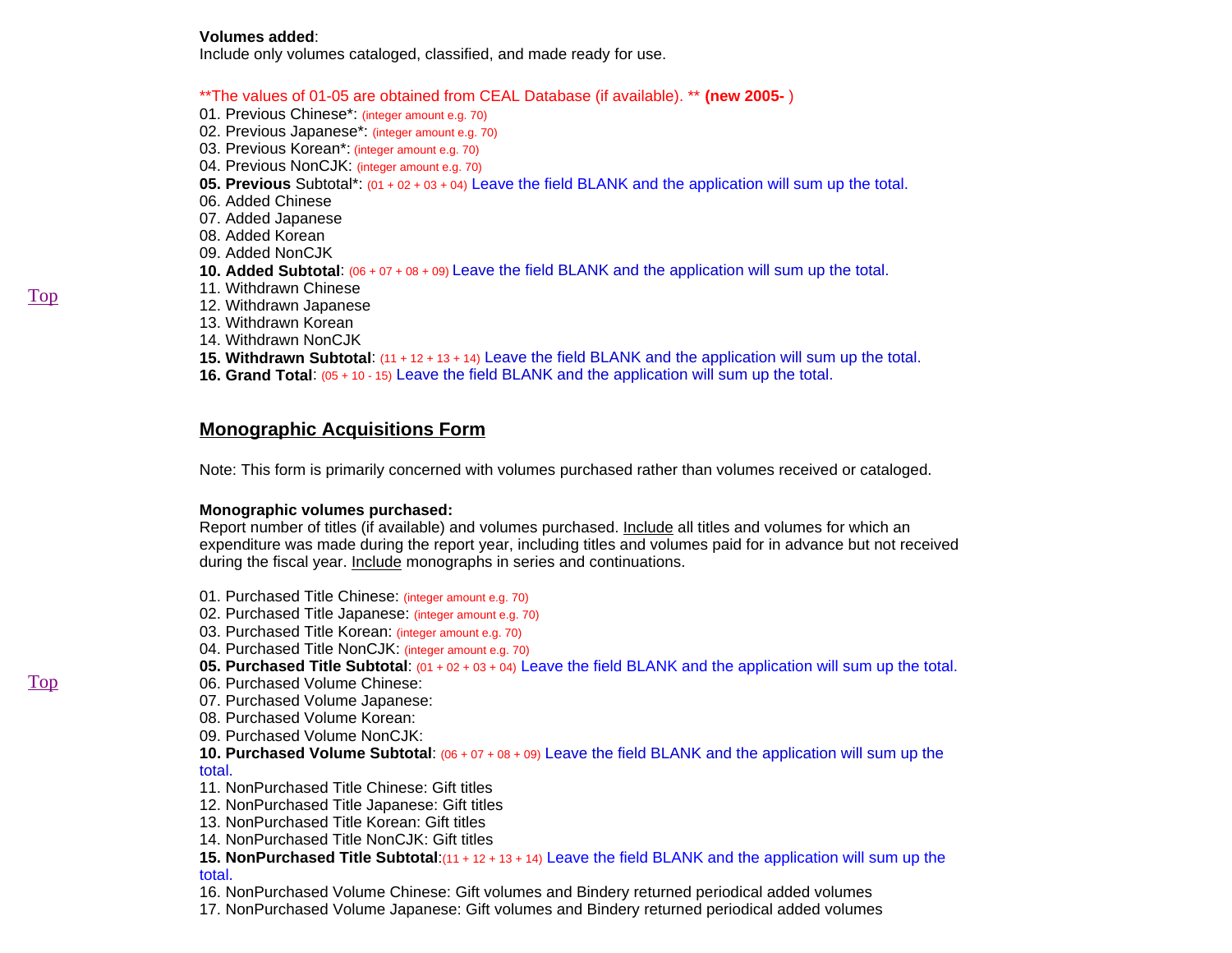18. NonPurchased Volume Korean: Gift volumes and Bindery returned periodical added volumes

19. NonPurchased Volume NonCJK: Gift volumes and Bindery returned periodical added volumes

**20. NonPurchased Volume Subtotal**: (16 + 17 + 18 + 19) Leave the field BLANK and the application will sum up the total.

**21. Title Total** :(05 + 15) Leave the field BLANK and the application will sum up the total.

**22. Volume Total**: (10 + 20) Leave the field BLANK and the application will sum up the total.

## **Serials Form**

Report the total number (in title) of subscriptions. Include duplicate subscriptions. Exclude monographic and publishers' series.

See the ANSI Z39.7-1995 definition for serial as follows:

*Serial*. *A publication in any medium issued in successive parts bearing numerical or chronological designations and intended to be continued indefinitely. This definition includes periodicals, newspapers, and annuals (reports, yearbooks, etc.); the journals, memoirs, proceedings, transactions, etc. of societies; and numbered monographic series.*

- 01. Purchased Chinese (integer amount e.g. 70)
- 02. Purchased Japanese (integer amount e.g. 70)
- 03. Purchased Korean (integer amount e.g. 70)
- 04. Purchased NonCJK (integer amount e.g. 70)

**05. Purchased Total** (01 + 02 + 03 + 04) Leave the field BLANK and the application will sum up the total.

## **Serials Not purchased:**

If separate counts of non-purchased and purchased serials are not available, report only the total number (titles) of current serials subscribed and received on line 15, and others "0".

- 06. Non Purchased Chinese
- 07. Non Purchased Japanese
- 08. Non Purchased Korean
- 09. Non Purchased NonCJK
- **10. Non Purchased Total** (06 + 07 + 08 + 09) Leave the field BLANK and the application will sum up the total.
- **11. Total Chinese** (01 + 06) Leave the field BLANK and the application will sum up the total.
- **12. Total Japanese** (02 + 07) Leave the field BLANK and the application will sum up the total.
- **13. Total Korean** (03 + 08) Leave the field BLANK and the application will sum up the total.
- **14. Total NonCJK** (04 + 09) Leave the field BLANK and the application will sum up the total.
- **15. Grand Total** (05 + 10) Leave the field BLANK and the application will sum up the total.

# **Holdings of Other Materials Form**

The Computer files have been included in the new Electronic Resources Form since 2001.

# **Microforms:**

Report the total number of physical units: reels of microfilm, microcards, microprint and microfiche sheets.

01. Microform Chinese: (integer amount e.g. 70)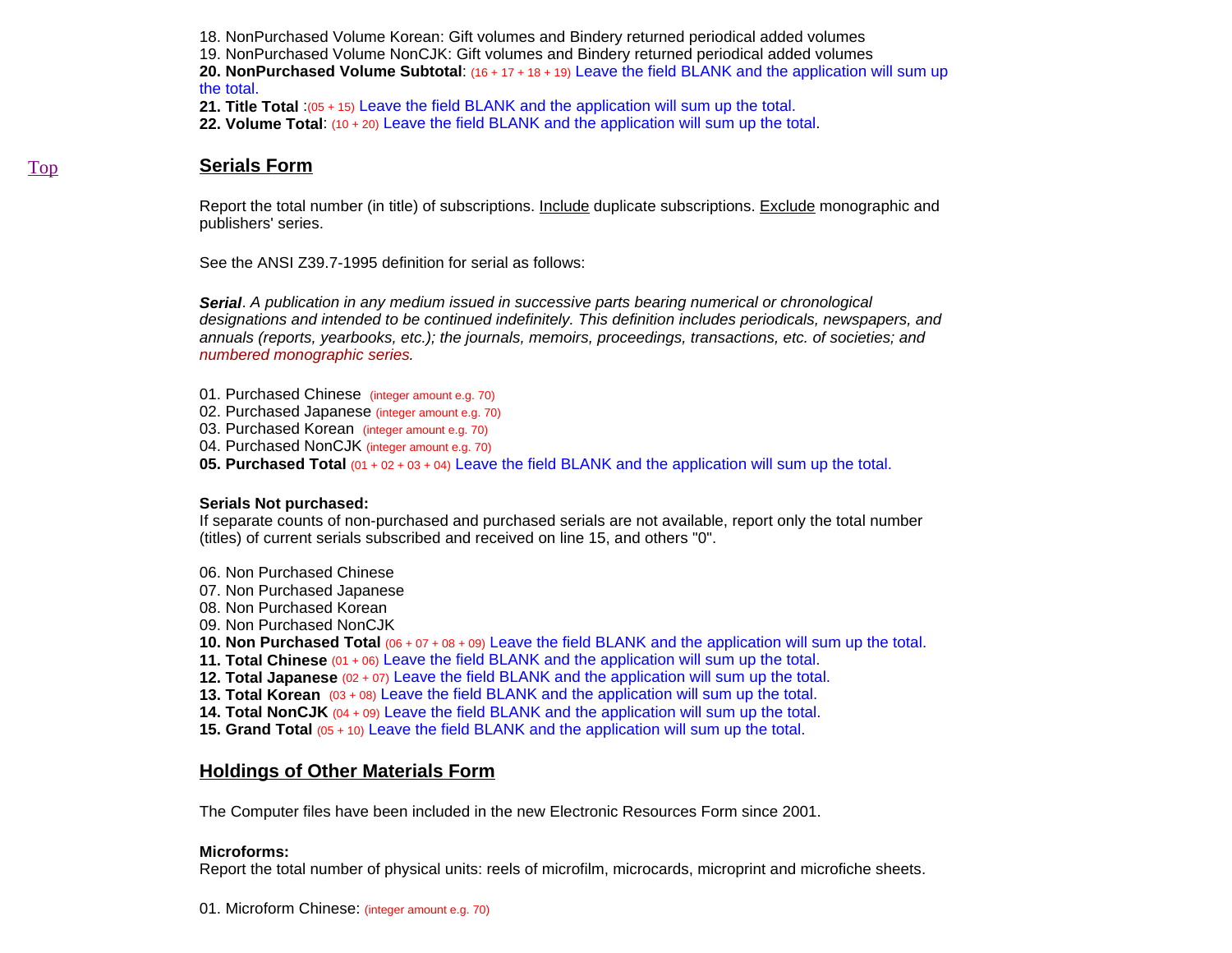02. Microform Japanese: (integer amount e.g. 70) 03. Microform Korean: (integer amount e.g. 70) 04. Microform NonCJK: (integer amount e.g. 70) **05. Microform** Subtotal (01 + 02 + 03 + 04) Leave the field BLANK and the application will sum up the total.

#### **Cartographic and graphic materials:**

Include the number of pieces of two- and three- dimensional maps and globes. Include satellite and aerial photographs and images. Include the number of pieces of prints, pictures, photographs, slides, transparencies, film strips, and the like.

- 06. Graphic Chinese
- 07. Graphic Japanese
- 08. Graphic Korean
- 09. Graphic NonCJK

**10. Graphic Subtotal** (06 + 07+ 08 + 09) Leave the field BLANK and the application will sum up the total.

## **Audio, film and video materials:**

Include the number of pieces of audio cassettes, sound discs, audio compact discs, reel-to-reel tapes, and other sound recordings. Include the number of pieces of motion pictures, video cassettes, video laser discs, and similar visual materials.

11. Audio Chinese 12. Audio Japanese 13. Audio Korean 14. Audio NonCJK **15. Audio Subtotal**: (11 + 12 + 13 + 14) Leave the field BLANK and the application will sum up the total. 16. Video Chinese 17. Video Japanese 18. Video Korean 19. Video NonCJK 20. Video Subtotal:  $(16 + 17 + 18 + 19)$  Leave the field BLANK and the application will sum up the total. 21. DVD Chinese 22. DVD Japanese 23. DVD Korean 24. DVD NonCJK **25. DVD Subtotal**: (21 + 22 + 23 + 24) Leave the field BLANK and the application will sum up the total. **26. Other Holdings Total** : ( 05 + 10 + 15 + 20 + 25 ) Leave the field BLANK and the application will sum up the

total.

# **Unprocessed/Backlog Form**

Report only number of **volumes, pieces**, etc. that are backlogged. Include materials in all formats.

- 01. Unprocessed Chinese: (integer amount e.g. 70)
- 02. Unprocessed Japanese: (integer amount e.g. 70)
- 03. Unprocessed Korean: (integer amount e.g. 70)
- 04. Unprocessed NonCJK (integer amount e.g. 70)
- **05. Unprocessed Total** (01 + 02 + 03 + 04) Leave the field BLANK and the application will sum up the total.

# **Fiscal Support Form**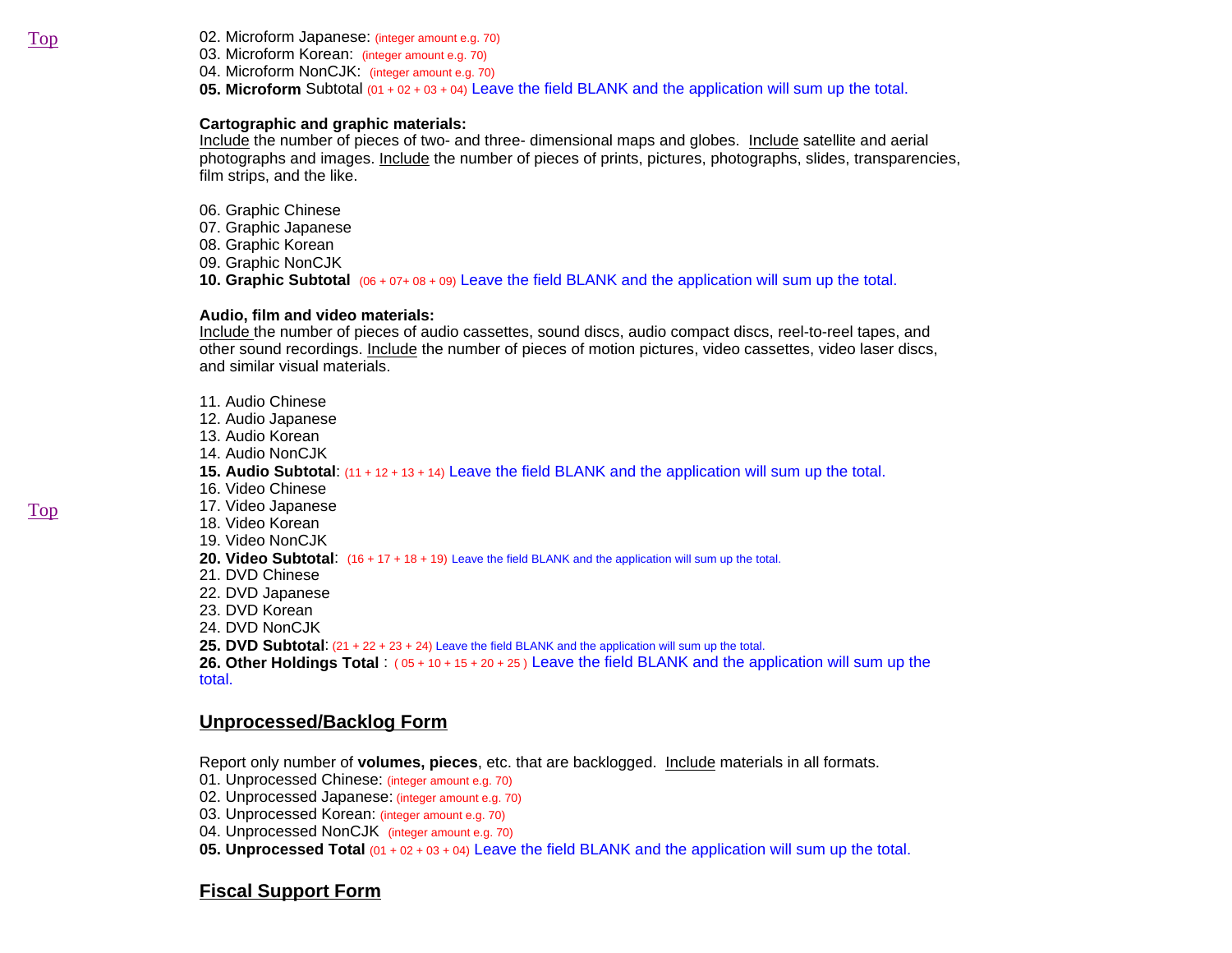Report all funds that come to the library from the regular institutional budget, and from sources such as research grants, endowments, and East Asian programs support for acquisition of library materials. Please round figures to the nearest dollar. Convert all Canadian currency to U.S. dollars.

#### **Appropriations:**

Report funds from the library for monographs, serials, and other materials for CJK and non-CJK languages. If figures for specific language areas are not available, report only in total.

- 01. Chinese Appropriations Monographic (currency amount e.g. 123.50, 7600.70)
- 02. Chinese Appropriations Serial (currency amount e.g. 123.50, 7600.70)
- 03. Chinese Appropriations Other Materials (currency amount e.g. 123.50, 7600.70)
- 04. Chinese Appropriations Electronic Resources (currency amount e.g. 123.50, 7600.70)

# **05. Chinese Appropriations Total** (01 + 02 + 03 +04) Leave the field BLANK and the application will sum up the

total.

- 06. Japanese Appropriations Monographic
- 07. Japanese Appropriations Serial
- 08. Japanese Appropriations Other Materials
- 09. Japanese Appropriations Electronic Resources

## **10. Japanese Appropriations Total** (06 + 07+08 +09) Leave the field BLANK and the application will sum up the

### total.

- 11. Korean Appropriations Monographic
- 12. Korean Appropriations Serial
- 13. Korean Appropriations Other Materials
- 14. Korean Appropriations Electronic Resources
- **15. Korean Appropriations Total** (11 + 12 + 13 + 14) Leave the field BLANK and the application will sum up the

### total.

- 16. NonCJK Appropriations Monographic
- 17. NonCJK Appropriations Serial
- 18. NonCJK Appropriations Other Materials
- 19. NonCJK Appropriations Electronic Resources
- **20. NonCJK Appropriations Total** (16 + 17 + 18 + 19) Leave the field BLANK and the application will sum up the total.

**21. Total Appropriations** (05 + 10 + 15 + 20) Leave the field BLANK and the application will sum up the total.

#### **Endowments:**

Report funds from endowments. If figures for specific area studies are not available, report only total.

- 22. Endowments Chinese
- 23. Endowments Japanese
- 24. Endowments Korean

## **25. Endowments Total** (22 + 23 + 24) Leave the field BLANK and the application will sum up the total.

## **Grants:**

Report funds from grants. If figures for specific area studies are not available, report only total.

- 26. Grants Chinese
- 27. Grants Japanese
- 28. Grants Korean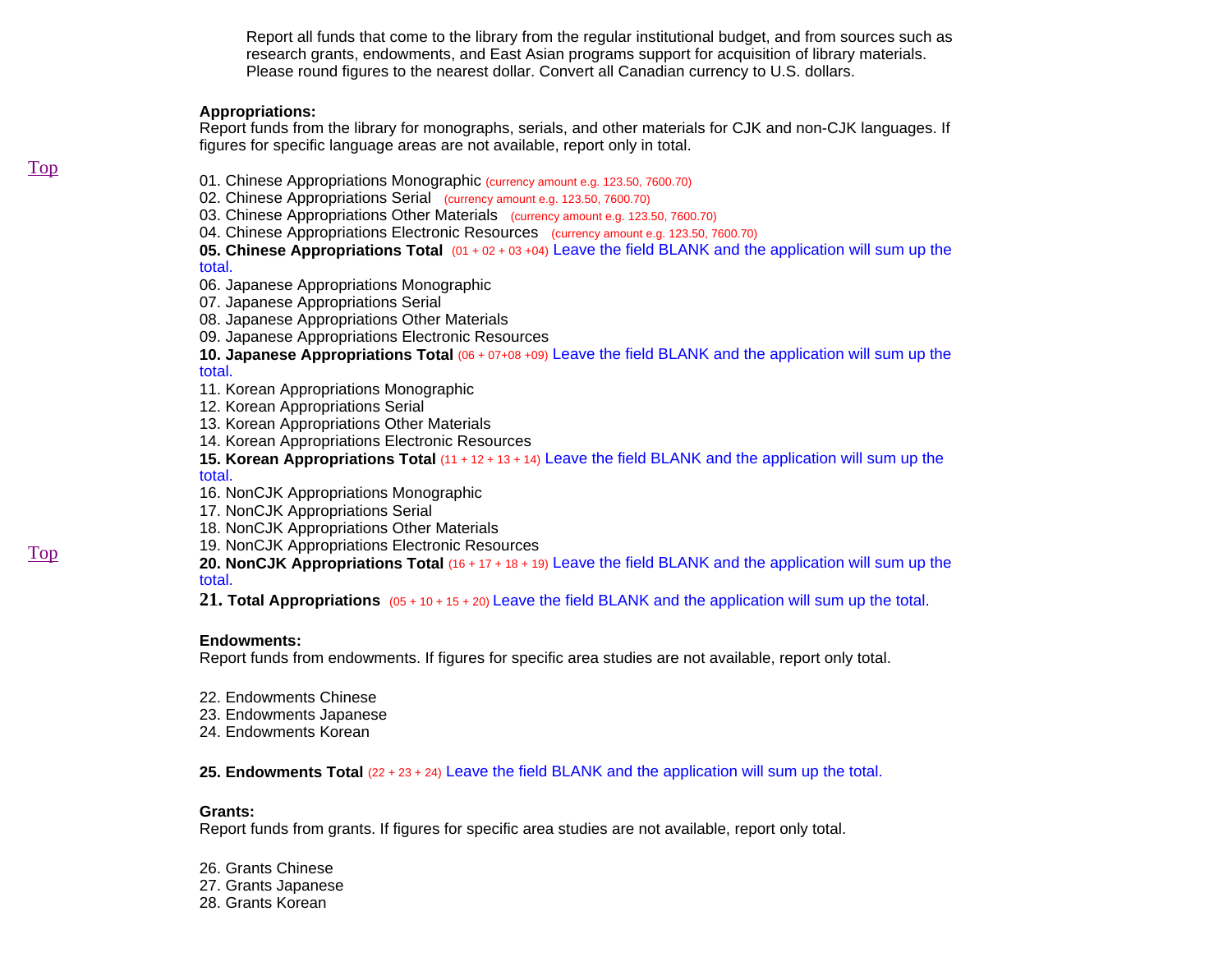**29. Grants Total** (26 + 27 + 28) Leave the field BLANK and the application will sum up the total.

## **East Asian program support:**

Report funds from East Asian program. If figures for specific area studies are not available, report only total.

30. East Asian Program Support Chinese

31. East Asian Program Support Japanese

32. East Asian Program Support Korean

**33. East Asian Program Support Total** (30 + 31 + 32) Leave the field BLANK and the application will sum up the total.

**34. Total Acquisitions Budget** (21 + 25 + 29 + 33) Leave the field BLANK and the application will sum up the total.

# **Personnel Support Form**

Report the number of staff in filled positions or positions that are only temporarily vacant.

Report full-time equivalents (FTE) of part time employees. Estimate percentiles worked under each CJK language category for employees working for more than one language. Report in decimals.

- 01. Professional Chinese (integer or decimal e.g. 10, 0.4, 5.4)
- 02. Professional Japanese (integer or decimal e.g. 10, 0.4, 5.4)
- 03. Professional Korean (integer or decimal e.g. 10, 0.4, 5.4)
- 04. Professional Total (01 + 02 + 03) Leave the field BLANK and the application will sum up the total.
- 05. Support Chinese
- 06. Support Japanese
- 07. Support Korean
- **08. Support Total** (05 + 06 + 07) Leave the field BLANK and the application will sum up the total.
- 09. Student Chinese
- 10. Student Japanese
- 11. Student Korean
- **12. Student Total** (09 + 10 + 11) Leave the field BLANK and the application will sum up the total.

## **Others, FTE:**

Report the number of staff in the parent institution significantly involved in processing and servicing East Asian materials or hired for special projects.

## 13. Other

**14. Total Personnel** (04 + 08 + 12 + 13) Leave the field BLANK and the application will sum up the total.

# **Public Services Form**

## **Number of library presentations:**

Report the number of presentations given by East Asian staff for instruction, orientation, or public relation purposes, including library tours. Sampling and/or estimation is acceptable.

- 01. Library Presentations ( Number of presentations)
- 02. Participants (Number of participants in presentations)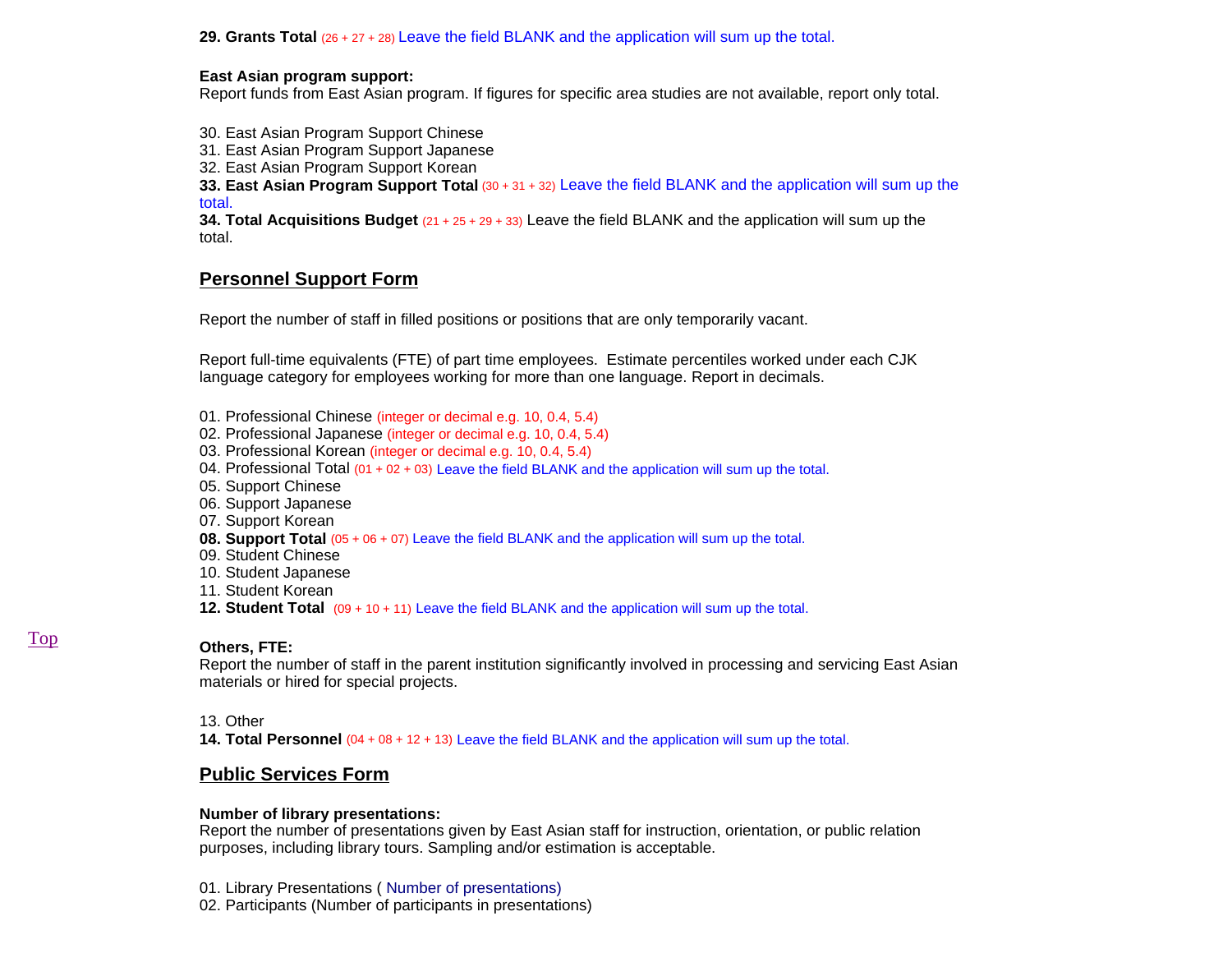#### **Reference transactions:**

Report the total number of reference transactions handled in person, online or over the telephone.

03. Reference Transactions

### **Total circulation:**

Report the total number of initial circulations, renewals, reserve and special collection circulations if applicable and available. 04. Total Circulations

#### **Interlibrary loans:**

Report the numbers of filled and unfilled requests provided to and received from other libraries. When appropriate, include document delivery statistics.

05. Lending Request Filled 06. Lending Request Unfilled

07. Borrowing Request Filled

08. Borrowing Request Unfilled

# **Electronic Resources Form (2000/2001- )**

**Questions 1 and 2** are intended to gather a complete picture of collection for electronic resources. Please use the Comments section to indicate any comments and suggestions that you believe are not covered by these questions. For each question, use the following general inclusion and exclusion guidelines:

**Include**: electronic indexes and reference tools, electronic full-text periodical collections and electronic journal back-files, online searches of remote databases -- whether accessed remotely or installed locally from CD-ROM, magnetic tapes, magnetic disks, etc.

**Also include:** materials purchased jointly with other institutions if such expenditures can be separated from other charges for joint services; fees paid to bibliographic utilities if the portion paid for computer files and search services can be separately counted; and equipment costs when they are inseparably bundled into the price of the information product. **Note:** Electronic resources expenditures have been moved to the Fiscal Support Form (2002-) under C, J, K language appropriations. However, a total expenditures on electronic resources of the statistical year is required in this form.

**Exclude**: bibliographic utilities, networks, and consortia that are unrelated to end-user database access, which should be reported in the Library Information Form; and library system software and software used only by the library staff.

## **1. COMPUTER FILES**

## **1.1 Computer Files (one-time/monographic purchase)**

01 Chinese Number of Titles and discs (integer amount e.g. 70)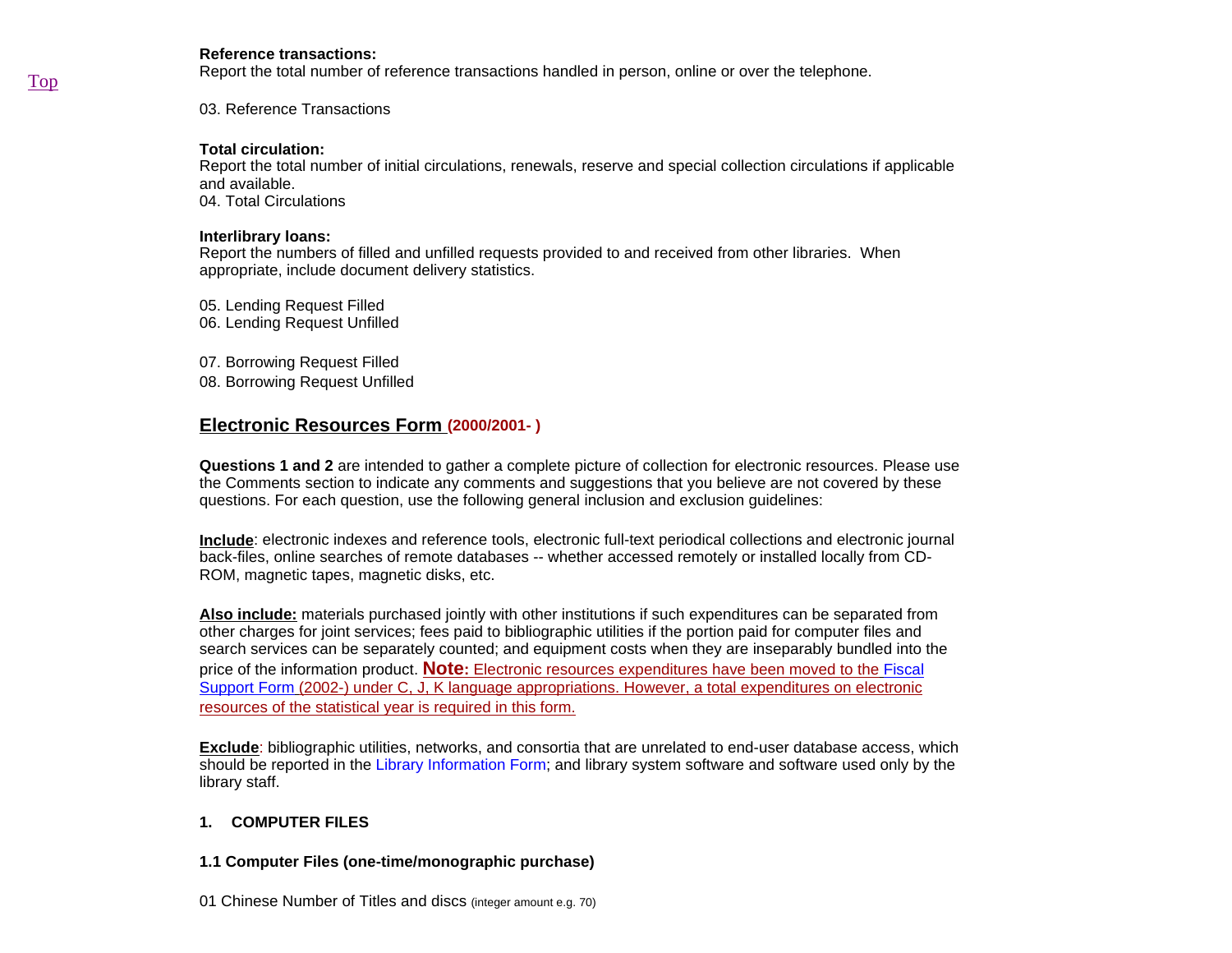02 Japanese Number of Titles and discs (integer amount e.g. 70) 03 Korean Number of Titles and discs (integer amount e.g. 70) 04 Non-CJK Number of Titles and discs (integer amount e.g. 70) 05 Subtotal Number of Titles and discs (integer amount e.g. 70) (01+02+03+04) (Leave blank, the application will calculate the total)

Comments for 1.1:

Report the numbers of titles and expenditures of computer files that **are not** current serials (i.e.are **nonsubscription, one-time, or monographic in nature**) for software or machine-readable materials considered part of the collections. **Include** CD-ROMs that were reported previously in "Other Library Materials" of the CEAL Statistics Questionnaire.

Examples include periodical backfiles, literature collections such as Ershiwu shi 二十五史 (by Jinan Huiwei), Si ku quan shu 四庫全書 (CD-ROM), Si ku quan shu wang luo ban 四庫全書网絡版, Zhongguo bai ke da ci dian 中国百科大辞典, Zhonghua buo shuo shi lun wen jian suo guang die (Chinese Dissertation Reference CD) 中 華博碩士論文檢索光碟, Genji mongogatari honbun kenkyu deta besu, Kugyok Choson wangjo sillok= Annals of the Chosun dynasty, Hanguk hyondae munhak 100-yon = Korean modern literature 100 years, Koryo taejanggyong 高麗大藏經.

#### **1.2 Computer Files (Accompanying monographic purchase or serials subscription)**

06 Chinese Number of Titles and number of discs (integer amount e.g. 70) 07 Japanese Number of Titles and number of discs (integer amount e.g. 70) 08 Korean Number of Titles and number of discs (integer amount e.g. 70) 09 Non-CJK Number of Titles and number of discs (integer amount e.g. 70) 10 Subtotal (06+07+08+09) Number of Titles and number of discs (integer amount e.g. 70) (Leave blank, the application will calculate the total)

#### Comments for 1.2:

**Include** CD-ROMs that accompany a primary format such as printed serials subscriptions and monographic purchases. Examples include CDs come with Japanese government's annual hakusho (白書), Chinese yearbook (nian jian 年鉴), and Korean periodical title of Shin Donga (新東亞). These expenditures have already been included in either monographic or serials subscriptions**.** 

#### **1.3 Computer Files (One time gift items that come either alone or accompanying a printed gift)**

11 Chinese Number of Titles and number of discs (integer amount e.g. 70)

12 Japanese Number of Titles and number of discs (integer amount e.g. 70)

13 Korean Number of Titles and number of discs (integer amount e.g. 70)

14 Non-CJK Number of Titles and number of discs (integer amount e.g. 70)

15 Subtotal Number of Titles and number of discs (integer amount e.g. 70) (11+12+13+14) (Leave blank, the application will calculate the total)

Comments for 1.3

**Include** gift items that were not included in subscriptions in 1.1 nor 1.2. Examples include Dazheng xin xiu Dazangjing (大 正新脩大藏經) by CBETA電子佛典系列; Bakumatsu Meiji-ki kaigai tokōsha rai-Nichi gaikokujin (幕末明治期海外渡航者来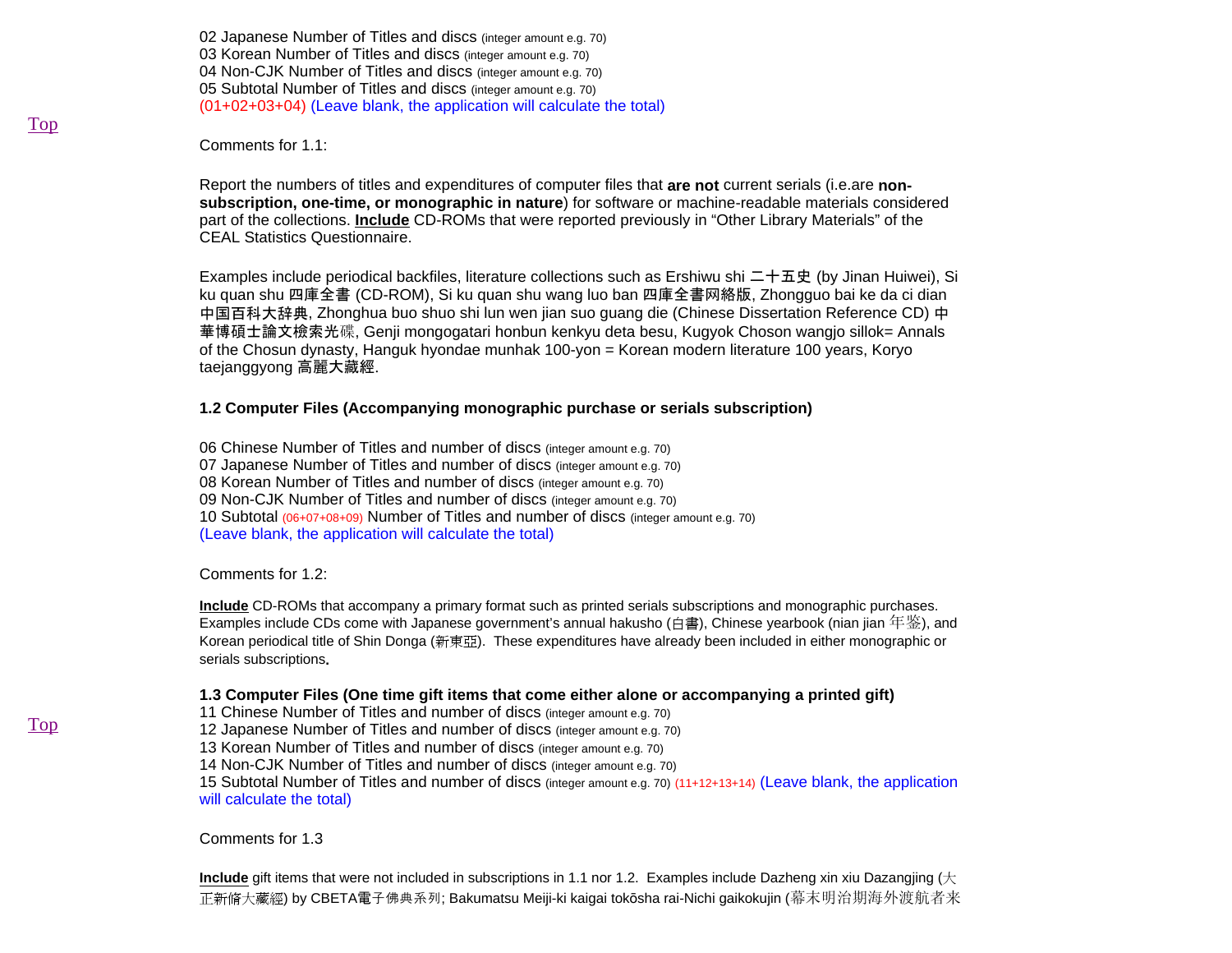日外国人) by Kanazawa Kōgyō Daigaku.

**1.4 Total Computer Files** (1.1+1.2+1.3)

16 Chinese (01 + 06 + 11) Number of Titles and number of discs (integer amount e.g. 70) 17 Japanese  $(0.2 + 0.7 + 12)$  Number of Titles and number of discs (integer amount e.g. 70) 18 Korean  $(03 + 08 + 13)$  Number of Titles and number of discs (integer amount e.g. 70) 19 Non-CJK (04 + 09 + 14) Number of Titles and number of discs (integer amount e.g. 70) 20 Subtotal Number of Titles and number of discs (integer amount e.g. 70) (16+17+18+19) (Leave blank, the application will calculate the total)

#### **1.5 Previous Total Computer Files (Prior to the Current Year)** (new 2002-)

(Starting 2006, the values of 21 to 25 will be obtained from CEAL database)

21 Chinese Number of Titles and number of discs (integer amount e.g. 70) 22 Japanese Number of Titles and number of discs (integer amount e.g. 70) 23 Korean Number of Titles and number of discs (integer amount e.g. 70) 24 Non-CJK Number of Titles and number of discs (integer amount e.g. 70) 25 **TOTAL (of previous years**) Number of Titles and number of discs (integer amount e.g. 70) (21+22+23+24) (Leave blank, the application will calculate the total)

**\*\*Note: 21.1 to 25.1 are grayed out. Values will be calculated automatically after the submission.\*\* (Grand Total = Previous Year + Current Year).** 

**New libraries and libraries that did not have the "previous Year" figures, will be able to fill in figures at the current year survey table.** 

.**1.5.1 Grand Total Computer Files (new 2005- )** 

21.1. Chinese (16+21) 22.1. Japanese (17+22) 23.1. Korean (18+23) 24.1. Non-CJK (19+24) 25.1. Total (21.1 + 22.1 + 23.1 + 24.1)

## **2. ELECTRONIC DATABASES AND SERIALS (remote access on-going/leases/subscriptions)**

Note: Majority of electronic resources (2.1-2.3) via online access are considered as **subscriptions**. The following should be filled as **up-to-date library holdings** and not data that applies only to the current year.

Report the numbers of titles and subscription expenditures (or those which are expected to be ongoing commitments) for serial publications whose primary format is electronic and for online searches of remote databases. Exclude print serials that are accompanied by CD-ROMs (use 1.2). Examples include paid subscriptions for electronic journals and indexes/abstracts available via the Internet, CD-ROM serials and annual access fees for resources purchased on a "one-time" basis, such as literature collections, etc. See 2.1 and 2.2 for details.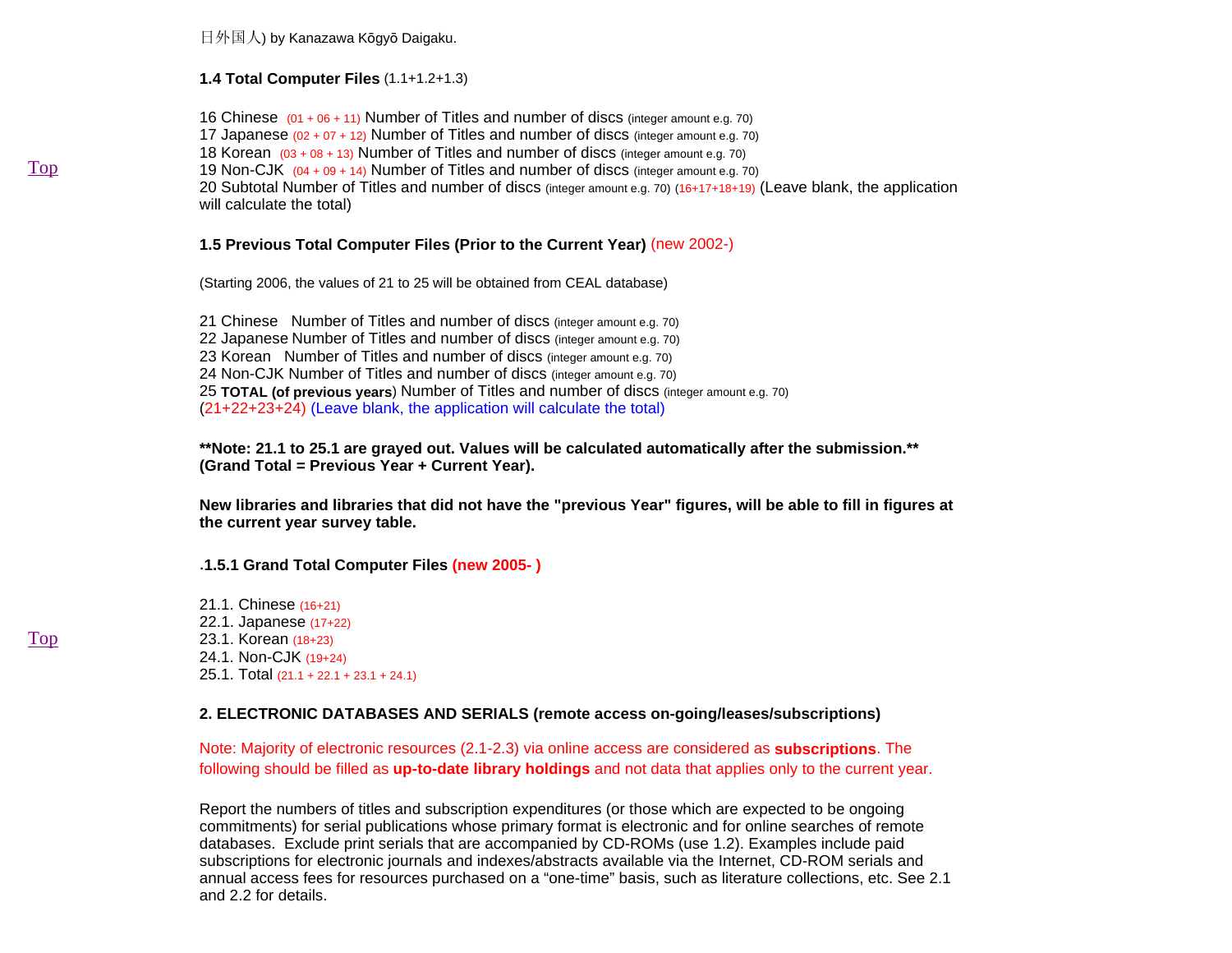#### **2.1 Electronic databases indexes and reference tools**

26 Chinese Number of Database (integer amount e.g. 70) 27 Japanese Number of Database (integer amount e.g. 70) 28 Korean Number of Database (integer amount e.g. 70) 29 Non-CJK Number of Database (integer amount e.g. 70) 30 Subtotal (26+27+28+29) Number of Databases (Leave blank, the application will calculate the total)

Comments for 2.1:

**Include subscription** expenditures for **purchase of** or **access to** reference tools such as encyclopedias, almanacs, indexes and abstracts. **Exclude** expenditures for indexes and abstracts which include **substantial access** to ASCII text or full images of serial content, which should be reported in 2.2. In 2.1, the primary content is of abstract or index in nature.

Examples include Ren Da fu yin bao kan zi liao suo yin 人大复印报刊资料索引, Da lu ren wen she hui qi kan mu ci suo yin zi liao ku 大陆人文社会期刊目次索引资料库 , Index to Chinese periodical literature 中文期刊文獻 索引 (1993-), MagazinePlus <http://web.nichigai.co.jp/>, Sanseido jirin, Chonggi Kanhaengmul Kisa Saegin, Hanguk Paksa mit Soksa hagwi nonmun chong mongnok, Harvard Korean studies bibliography, etc.

## **2.2 Electronic full-text database and periodicals**

31 Chinese Number of Database (integer amount e.g. 70) 32 Japanese Number of Database (integer amount e.g. 70) 33 Korean Number of Database (integer amount e.g. 70) 34 Non-CJK Number of Database (integer amount e.g. 70) 35 Subtotal (31+32+33+34) Number of Databases (Leave blank, the application will calculate the total)

## **Comments and/or Footnotes for 2.2:**

**Include**: subscription expenditures for access to electronic versions of scholarly journals unless inseparably bundled with print subscription costs; expenditures for **e-journal aggregation** services; expenditures for indexes and abstracts that include substantial access to the ASCII text or full images of serial content; **annual access fees** for resources purchased on a "one-time" basis, such as literature collections, etc. Examples: Ren min ri bao 人民日報綜合数据庫, Ren da fu yin bao kan zi liao quan wen shu ju guang pan 人大 复印报刊资料全文数据光盘 Zhongguo xue shu qi kan wang (China Academic Journals) 中国学术期刊网, China Online Journals 数字化期刊数据库, NACSIS ELS, Hanguk Chongchi Hakhoe po, Choson ilbo, Changjak kwa pipyong.

NOTE: **Combine 2.1 and 2.2 data and figures above. Report the total in 2.3.**

# **2.3 Electronic Subscriptions Total (2.1 + 2.2)**

- 36 Chinese electronic subscription total (26+31) Number of Titles (integer amount e.g. 70)
- 37 Japanese electronic subscriptions total (27+32) Number of Titles (integer amount e.g. 70)
- 38 Korean electronic subscriptions total (28+33) Number of Titles (integer amount e.g. 70)
- 39 Non-CJK electronic subscriptions (29+34) Number of Titles (integer amount e.g. 70)

Top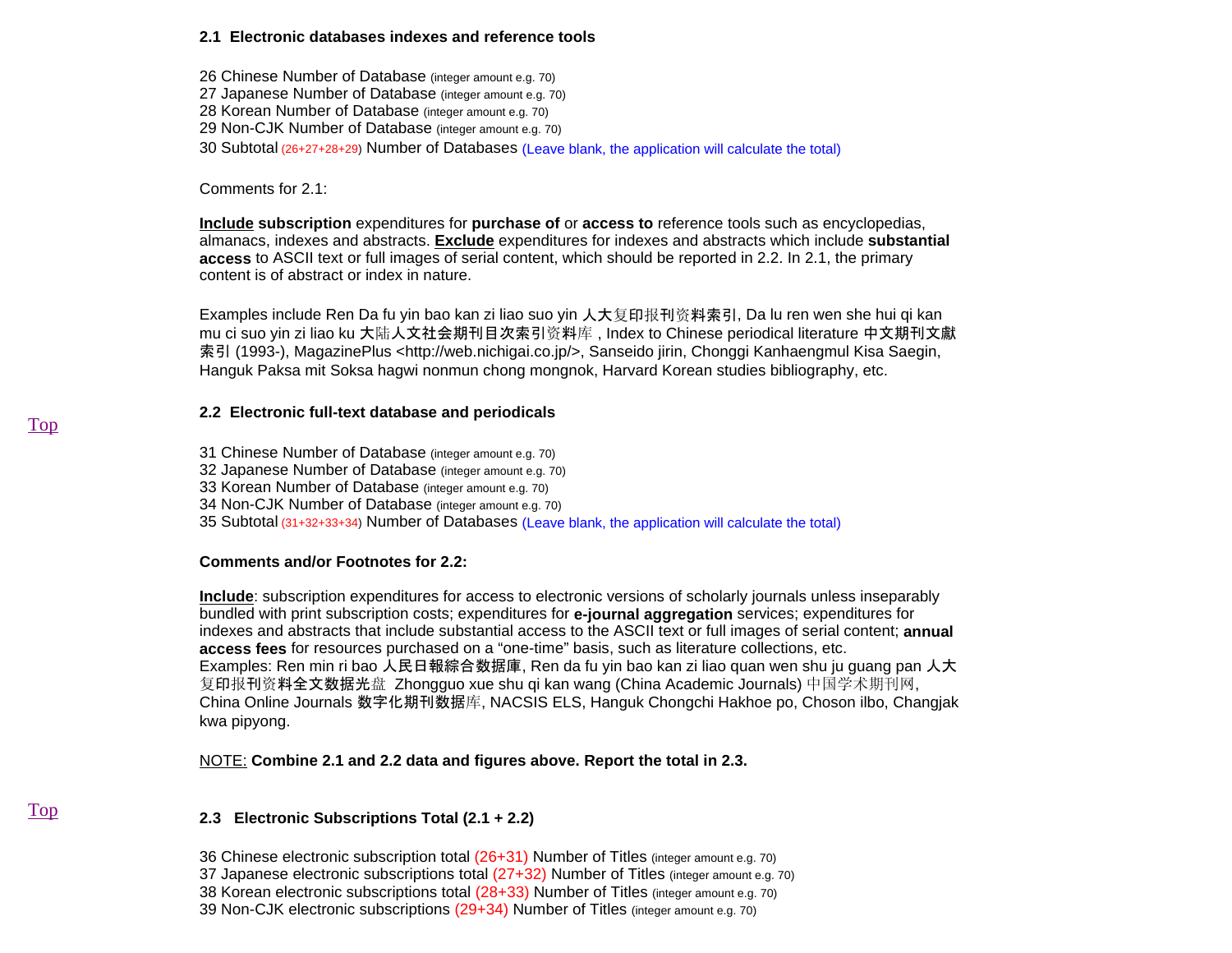40 Electronic subscription Total (30+35) (Leave blank, the application will calculate the total)

### **3. TOTAL Electronic Resources Expenditures (1.4 + 2.3)**

 41 Grand Total electronic resource Expenditures (20+40) (currency amount e.g. 12345.75) (Leave blank, the application will calculate the total)

# **Administrative Forms**

#### **Change Institution Information:**

This will lead you to the Library Information Form and allow you to update your own library information.

# **Library Information Form**

Previously participated libraries consult information of name, library number, type, and region at: http://www.lib.ku.edu/ceal/stat/20042005/cealstat04\_05.pdf

#### **Library Name:**

The names of libraries in the pull down list. Use the short name instead of full name: Ex. Kansas instead of the University of Kansas.

## **Library Type (Typ):**

Choose one from the pull-down list: http://www.lib.ku.edu/ceal/stat/20042005/cealstat04\_05.pdf (Appendix I, pp. 25-26)

> Canadian university Private U.S. university State controlled or public U.S. university U.S. non-university Canadian non-university

#### **Library Region** (**Reg**)**:**

Choose one from the pull-down list. For individual library region code see: http://www.lib.ku.edu/ceal/stat/20042005/cealstat04\_05.pdf (Appendix I, pp. 25-26)

> New England Middle AtlanticEast North Central West North Central South Atlantic East South CentralWest South Central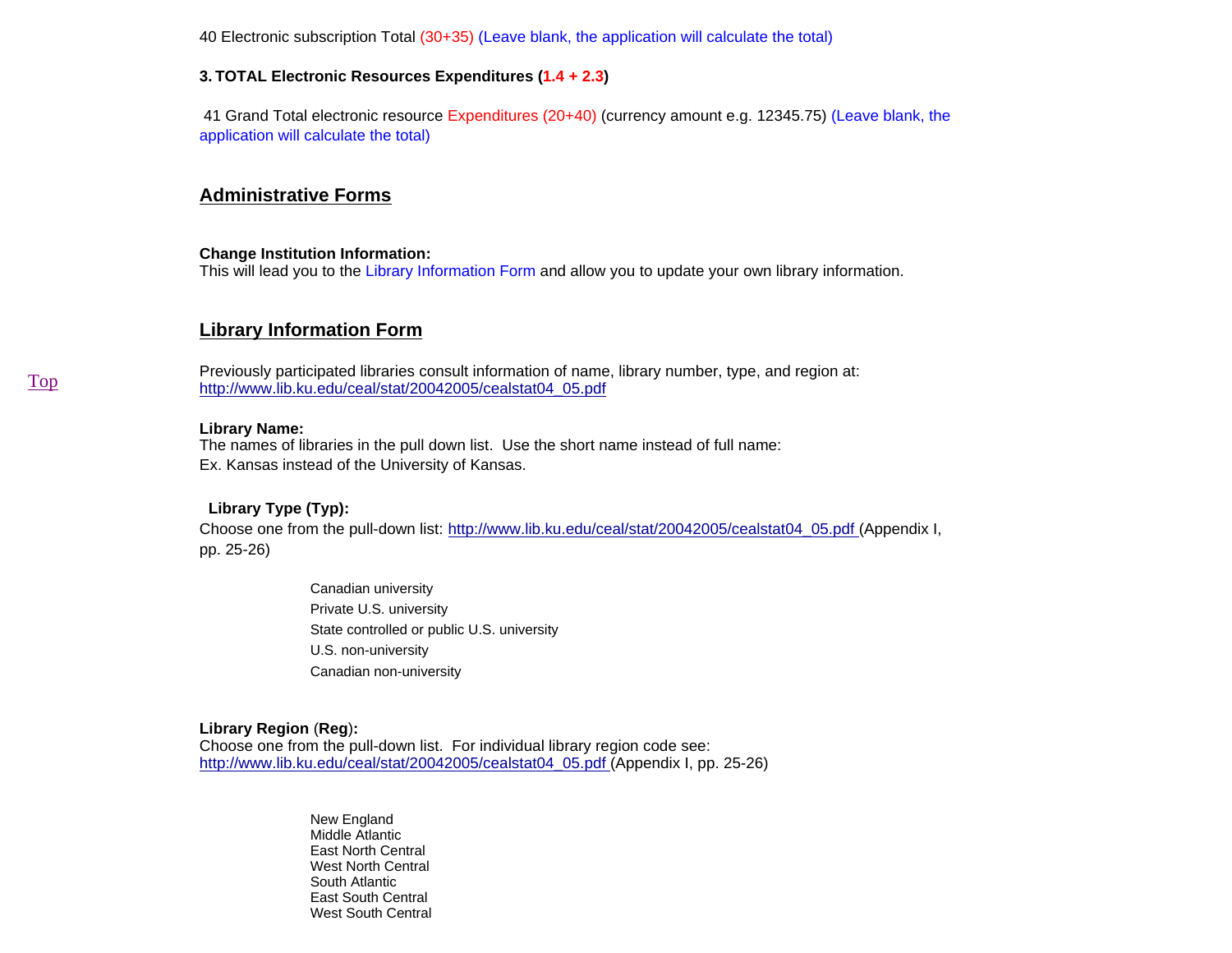#### **Law library included (LAW)**:

Choose Yes or No from the pull down list to indicate whether a law library is included in the reported data.

**Medical library included (MED)**:

Choose Yes or No from the pull down list to indicate whether a medical library is included.

**Submitted by (Name)**: First Name and Last Name.

**Position Title** currently held by the one who submits data: e.g. Head, Asian Library

**Phone Number** (with Area Code): e.g. (234) 123-4567

**E-mail Address:** e.g. user@server.edu

**Fax Number (with Area Code)**: e.g. (123) 123-6789

**Bibliographic Utilities**: e.g. OCLC, RLG, etc.

**Networks or Consortia**: e.g. Ohiolink, Illinet, GWLA, etc.

**Integrated System Vendor**: e.g. Sirsis, DRA, Ex-Libris-USA, Endeavor, etc.

OPAC Capability of CJK Display: Choose Yes or No from the pull-down list

Library HomePage: e.g. http://www.server.edu

Library Online Catalog: URL of your library online catalog: e.g. http://www.library\_catalog.server.edu

#### **Change Password**

To increase security, please choose a password that does not relate directly to you. Do not use your first name or birthday. Your password is NOT case sensitive. You can use both numeric and character values.

## **CEAL Statistics Committee**

Vickie Fu Doll (vdoll[use"at sign"]ku.edu) Calvin Hsu (ch8xy[use"at sign"]virginia.edu) Fung-yin Kuo Simpson (fyks[use"at sign"]uiuc.edu)

CEAL Statistics Home Page: http://www.lib.ku.edu/ceal/stat CEAL Statistics Database: http://www.lib.ku.edu/ceal